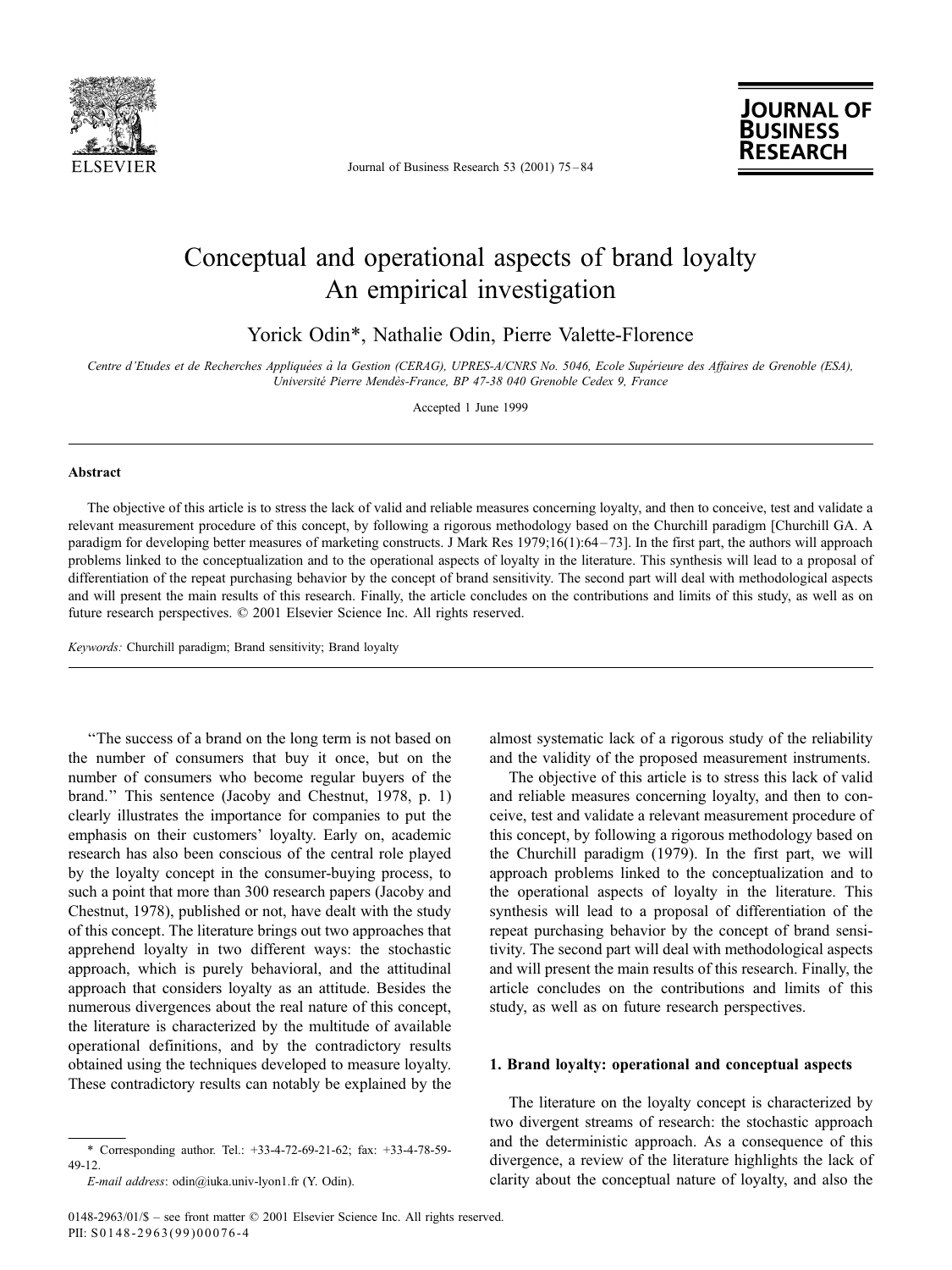large variety of the results obtained using the numerous existing measurement tools.

#### 1.1. Loyalty: behavior or attitude?

#### 1.1.1. The stochastic approach

For the defenders of the stochastic approach, loyalty is a behavior: the individual that buys the same brand systematically is said to be loyal to this brand. The problem lies in the fact that the stochastic approach considers loyalty behavior as being inherently inexplicable, or too complex to be comprehended: the number of explanatory variables as well as their frequency of appearance makes any explanation of this behavior impossible (Bass, 1974; McAlister and Pessemier, 1982). There is a major disadvantage of such a point of view: it implies that it is difficult for a company to influence repeat purchasing behavior, as this company has no knowledge of the actual cause of loyalty.

#### 1.1.2. The determinist approach

The main postulate of the determinist approach is that there exists a limited number of explanatory factors generating loyalty: the researcher can isolate these factors and thus can manipulate them. In the framework of this approach, brand loyalty is treated more as an attitude. The researcher investigates the psychological commitment of the consumer in the purchase, without necessarily taking the effective purchase behavior into account (e.g., Jacoby, 1969, 1971; Jacoby and Olson, 1970; Jarvis and Wilcox, 1976).

Reconciling the two approaches, Jacoby (1971) proposes to integrate the two notions of behavior and attitude within a same conceptual definition. He is the first author to propose a six points definition that integrates behavioral and attitudinal loyalty, and that will influence the definitions proposed later by Engel et al. (1978). According to Jacoby and Kyner (1973), brand loyalty is the "(1) biased (i.e., nonrandom) (2) behavioral response (i.e., purchase) (3) expressed over time  $(4)$  by some decision-making units  $(5)$ with respect to one or more alternative brands out of a set of such brands and is (6) a function of psychological (decisionmaking, evaluative) processes."

### 1.2. Operational definition

Measures of brand loyalty are so numerous and varied in the literature that it would be too long to give an ordered and exhaustive list of them.<sup>1</sup> However, three observations can be raised with regards to existing measures. In general, it is worth noting the high heterogeneity in the results obtained using the different instruments. Moreover, the development of brand loyalty measures fails by the lack of investigation

of their reliability and their validity, despite the attempts of Olson and Jacoby (1971) to verify the reliability of some instruments using the test-retest technique. Finally, the operational definition is often developed without any preliminary reflection on the conceptual nature of brand loyalty: this could also explain the diversity of existing measures, which are often "irrational and arbitrary" (Jacoby and Chestnut, 1978, p. 41).

Following a behavioral or an attitudinal approach, each of them possesses its advantages and drawbacks, that will be highlighted in the next paragraphs.

#### 1.3. Advantages and limits of existing measures

The major interest of behavioral measures resides in the fact that they measure effective behaviors. However, they do not enable the researcher to tell whether repeat buying has been done out of habit, for situational reasons, or for more complex psychological reasons. Furthermore, the processing of loyalty is made in a dichotomous way — loyalty vs.  $disloyalty$  — which is singularly short of nuance, and requires a very arbitrary judgement as for the allocation of a consumer to one or the other of the two categories.

As an example, Fig. 1 presents the study of loyalty for four consumers, according to two measurement methods.

In the example reported in Fig. 1, the use of the percentage of purchase corresponds to the way Cunningham (1956a,b, 1967) measures brand loyalty, that is to say by the purchase proportion of a same brand on a same sequence of purchase (incidentally undetermined). The problem of this measure is that it fixes an arbitrary loyalty threshold: above 50% of purchase proportion devoted to the same brand, the author estimates that there is brand loyalty. Following a slightly different approach, Tucker  $(1964)$  and McConnell  $(1968)$  propose the "3 in the sequence" criterion: the consumer is said to be brand-loyal when the sequence of purchase includes consecutively three identical brands. As shown in Fig. 1, the measurement methods used in this example do not converge to a same result: as an example, consumer 1 is loyal in the framework of the percentage of purchase, but unloyal using the "3 in the sequence" procedure.

Determinist measures allow to circumvent a certain amount of criticism addressed to behavioral measures. In the first place, most of them are constructed around interval type scales, which facilitate data collection. Moreover, attitudinal scales are no longer based on a loyalty/disloyalty opposition, but on a degree of loyalty: thus, the goal is not to know whether an individual is absolutely loyal or not, but to know the intensity of his loyalty to a branded product; the nuance of this type of scales is therefore far more important.

Despite these advantages, this type of scales suffers from some major drawbacks. The first criticism to be addressed to this group of measures is that it only relies on consumer declarations, and not on the observed beha-

<sup>&</sup>lt;sup>1</sup> The reader interested in a detailed presentation of existing measurement tools might consult Jacoby and Chestnut (1978) or Filser  $(1994)$ .